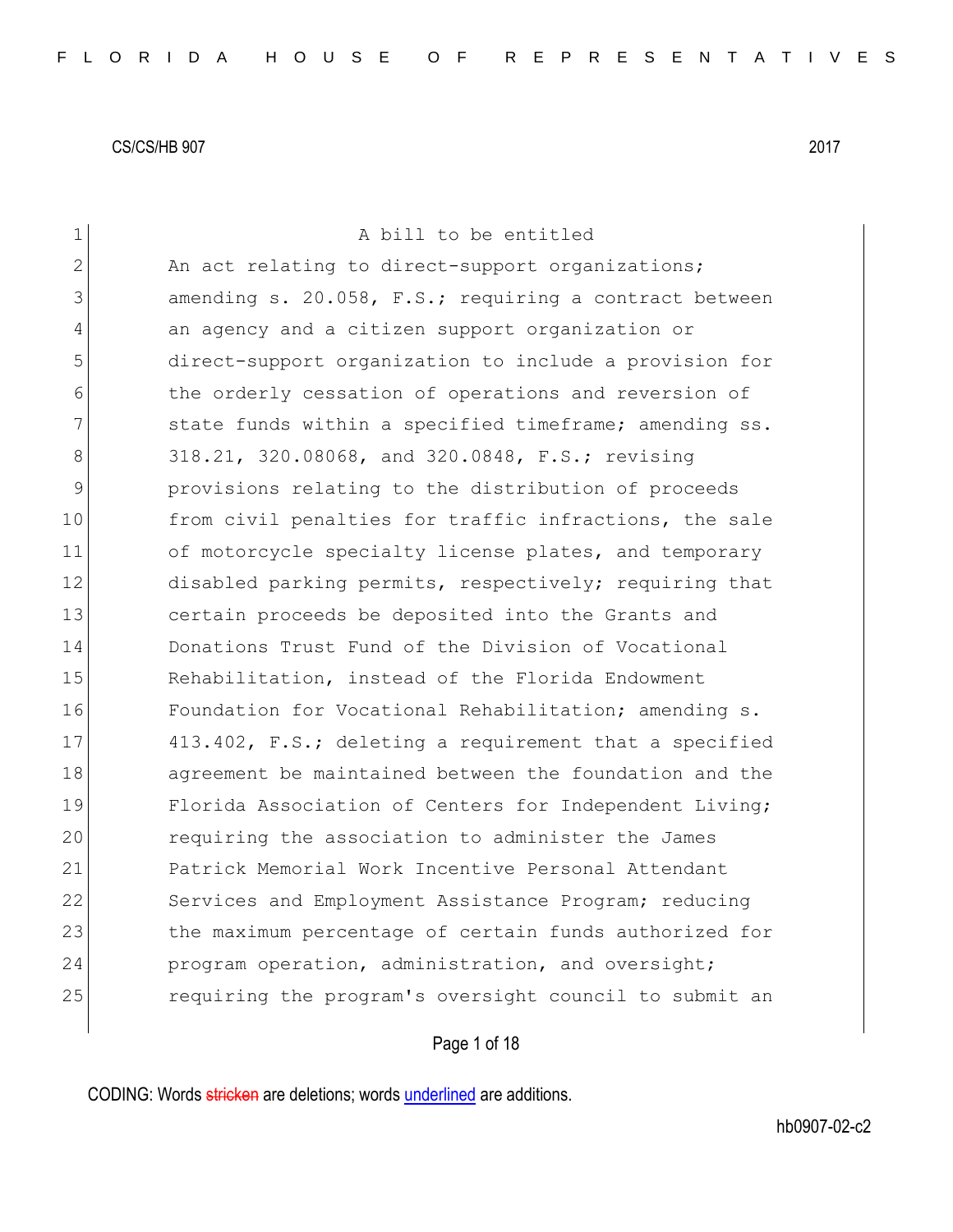26 annual report to the Governor, Legislature, and 27 Commissioner of Education by a specified date; 28 amending s. 413.4021, F.S.; requiring a specified 29 percentage of certain revenues to be deposited into 30 the Florida Association of Centers for Independent 31 Living special reserve account to administer specified 32 programs; amending s. 413.615, F.S.; requiring 33 separate accounts for certain funds received from 34 state sources and public or private sources; providing 35 requirements for the contract between the Florida 36 Endowment Foundation for Vocational Rehabilitation and 37 the Division of Vocational Rehabilitation; providing 38 additional duties of the foundation; requiring the 39 foundation to publish certain information on its 40 website; requiring certain funding allocations to be 41 Subject to a competitive solicitation process; 42 prohibiting the use of state funds for certain 43 purposes; specifying data to be included in an annual 44 report to the Governor, Legislature, and Commissioner 45 of Education and revising the report submission date; 46 extending the date for future review and repeal of 47 provisions relating to the Florida Endowment for 48 Vocational Rehabilitation Act; requiring the 49 foundation to transfer funds to specified entities for 50 certain purposes; providing an effective date.

## Page 2 of 18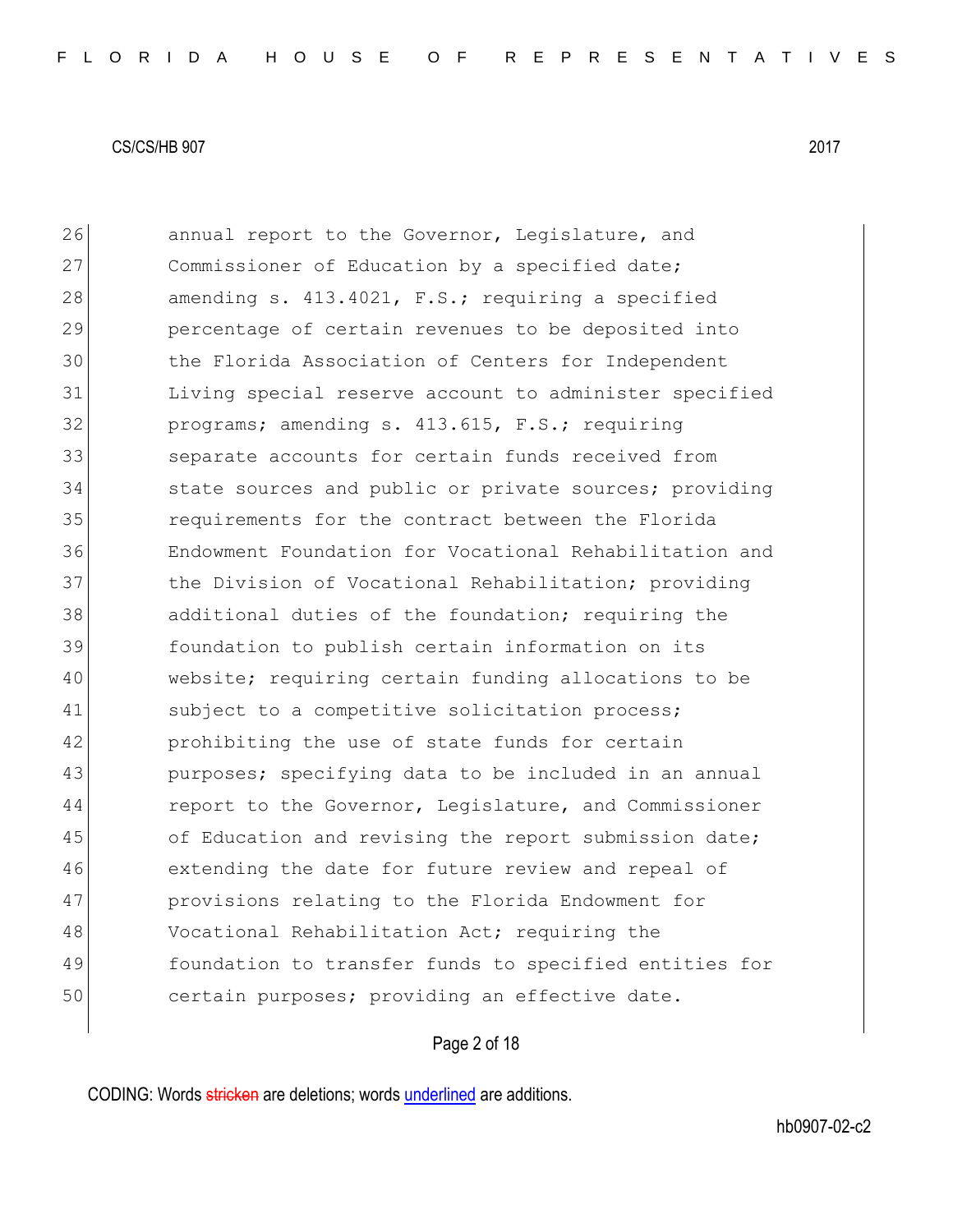| 51 |                                                                  |
|----|------------------------------------------------------------------|
| 52 | Be It Enacted by the Leqislature of the State of Florida:        |
| 53 |                                                                  |
| 54 | Section 1. Subsection (4) of section 20.058, Florida             |
| 55 | Statutes, is amended to read:                                    |
| 56 | 20.058 Citizen support and direct-support organizations.-        |
| 57 | Any contract between an agency and a citizen support<br>(4)      |
| 58 | organization or direct-support organization must be contingent   |
| 59 | upon the organization's submission and posting of information    |
| 60 | pursuant to subsections (1) and (2) and must include a provision |
| 61 | for the orderly cessation of operations and reversion to the     |
| 62 | state of funds held in trust by the organization within 30 days  |
| 63 | after its authorizing statute is repealed, the contract is       |
| 64 | terminated, or the organization is dissolved. If an organization |
| 65 | fails to submit the required information for 2 consecutive       |
| 66 | years, the agency head shall terminate any contract between the  |
| 67 | agency and the organization.                                     |
| 68 | Section 2. Paragraph (e) of subsection (2) and subsection        |
| 69 | (5) of section 318.21, Florida Statutes, are amended to read:    |
| 70 | Disposition of civil penalties by county courts.-<br>318.21      |
| 71 | All civil penalties received by a county court pursuant to the   |
| 72 | provisions of this chapter shall be distributed and paid monthly |
| 73 | as follows:                                                      |
| 74 | (2)<br>Of the remainder:                                         |
| 75 | Two percent shall be remitted to the Department of<br>(e)        |
|    | Page 3 of 18                                                     |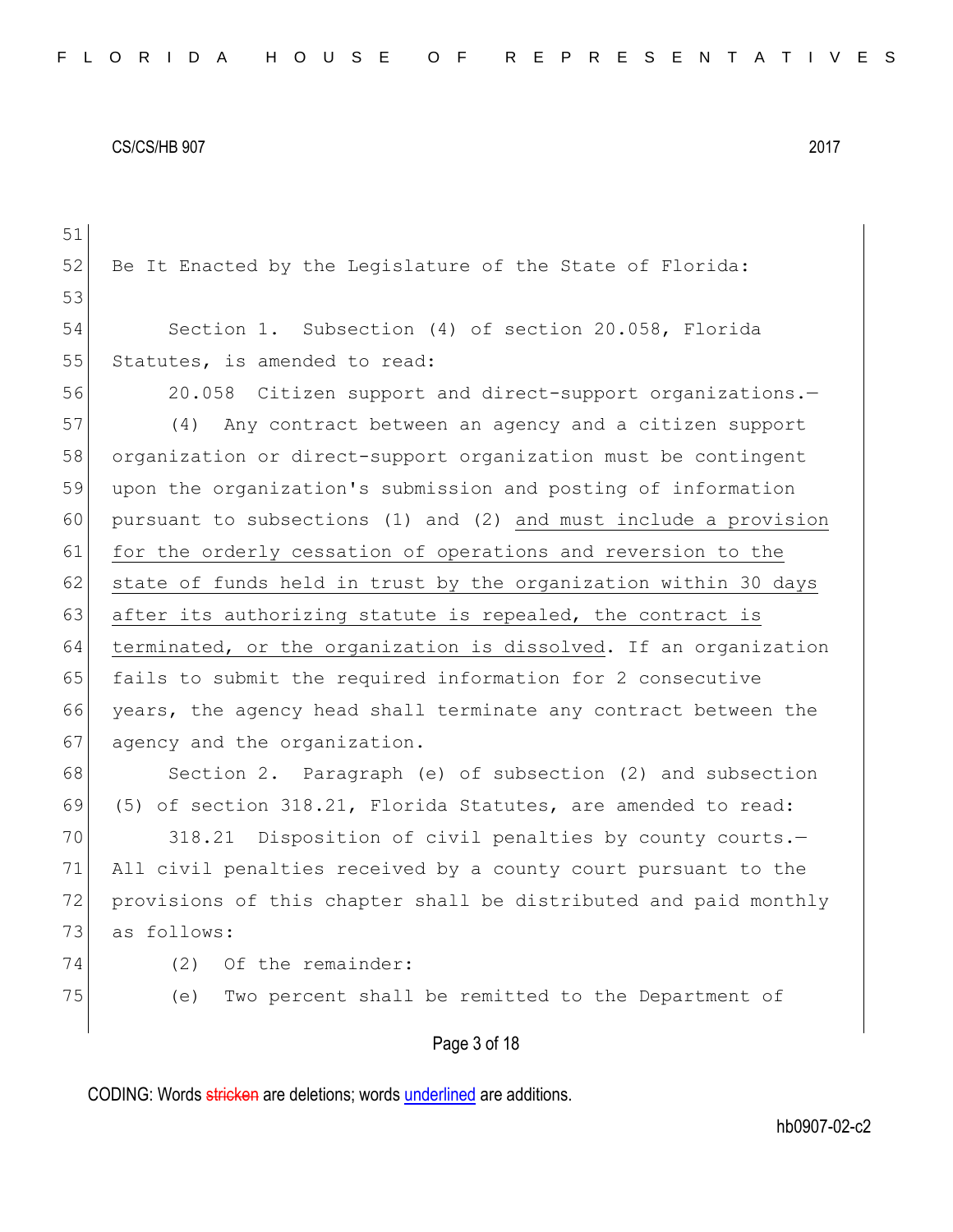Page 4 of 18 76 Revenue for deposit in the Grants and Donations Trust Fund of 77 the Division of and transmitted monthly to the Florida Endowment 78 Foundation for Vocational Rehabilitation of the Department of 79 Education as provided in s. 413.615. 80  $(5)$  Of the additional fine assessed under s. 318.18(3)(f) 81 for a violation of s. 316.1303(1), 60 percent must be remitted 82 to the Department of Revenue for deposit in the Grants and 83 Donations Trust Fund of the Division of and transmitted monthly 84 to the Florida Endowment Foundation for Vocational 85 Rehabilitation of the Department of Education, and 40 percent 86 must be distributed pursuant to subsections (1) and (2). 87 Section 3. Subsection (4) of section 320.08068, Florida 88 Statutes, is amended to read: 89 320.08068 Motorcycle specialty license plates. 90 (4) A license plate annual use fee of \$20 shall be 91 collected for each motorcycle specialty license plate. Annual 92 use fees shall be distributed to The Able Trust as custodial 93 agent. The Able Trust may retain a maximum of 10 percent of the 94 proceeds from the sale of the license plate for administrative 95 costs. The Able Trust shall distribute the remaining funds as 96 follows: 97 (a) Twenty percent to the Brain and Spinal Cord Injury 98 Program Trust Fund. 99 (b) Twenty percent to Prevent Blindness Florida. 100 (c) Twenty percent to the Blind Services Foundation of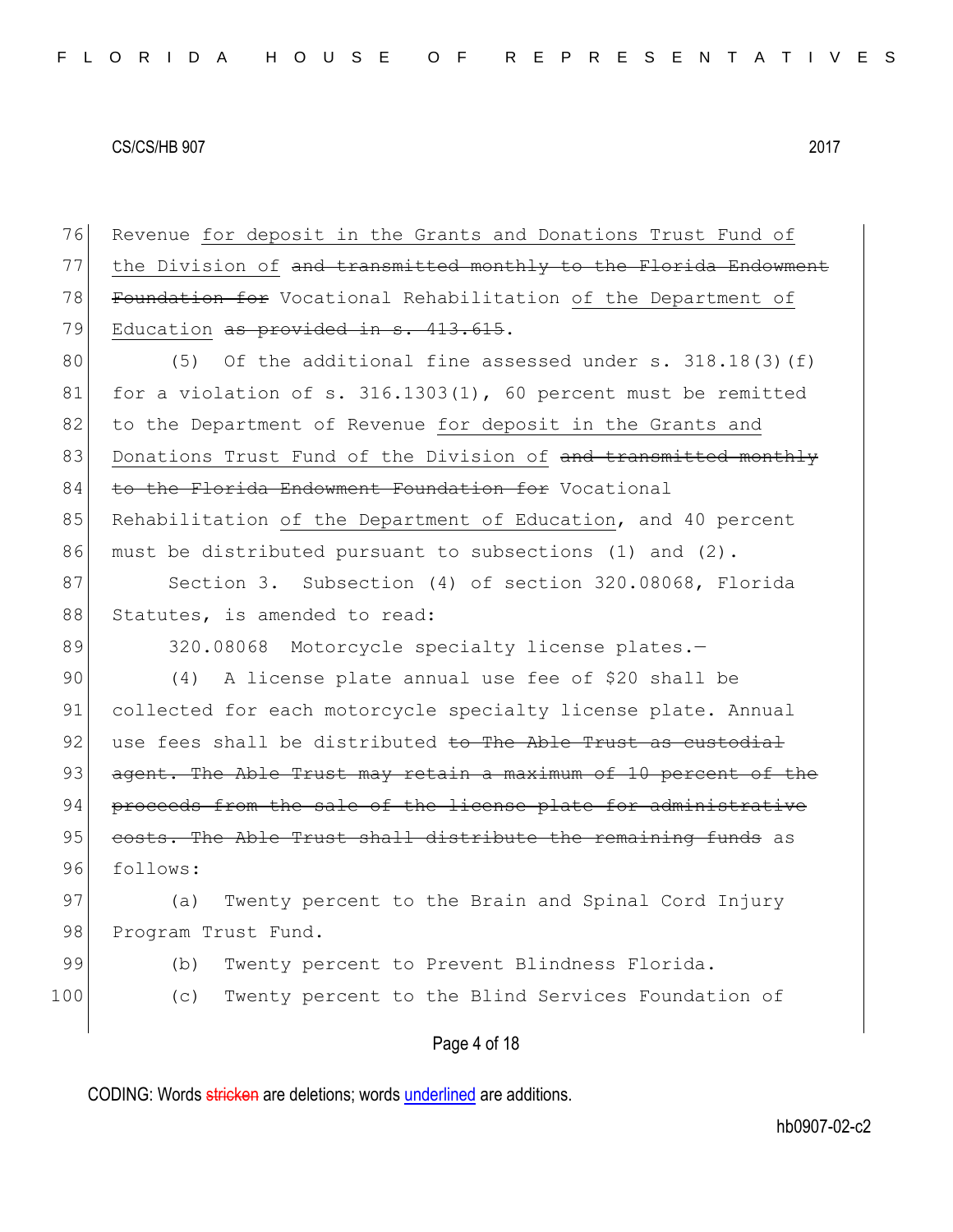101 Florida.

102 (d) Twenty percent to the Florida Association of Centers 103 for Independent Living Endowment Foundation for Vocational 104 Rehabilitation to support the James Patrick Memorial Work 105 Incentive Personal Attendant Services and Employment Assistance 106 Program pursuant to s. 413.402.

107 (e) Twenty percent to the Florida Association of Centers 108 for Independent Living.

109 Section 4. Paragraph (c) of subsection (4) of section 110 320.0848, Florida Statutes, is amended to read:

111 320.0848 Persons who have disabilities; issuance of 112 disabled parking permits; temporary permits; permits for certain 113 providers of transportation services to persons who have 114 disabilities.—

115 (4) From the proceeds of the temporary disabled parking 116 permit fees:

117 (c) The remainder must be distributed monthly as follows: 118 1. To be deposited in the Grants and Donations Trust Fund 119 of the Division of the Florida Endowment Foundation for 120 Vocational Rehabilitation of the Department of Education, known 121 as "The Able Trust," for the purpose of improving employment and 122 training opportunities for persons who have disabilities, with 123 special emphasis on removing transportation barriers, \$4. These 124 fees must be directly deposited into the Florida Endowment 125 Foundation for Vocational Rehabilitation as established in s.

Page 5 of 18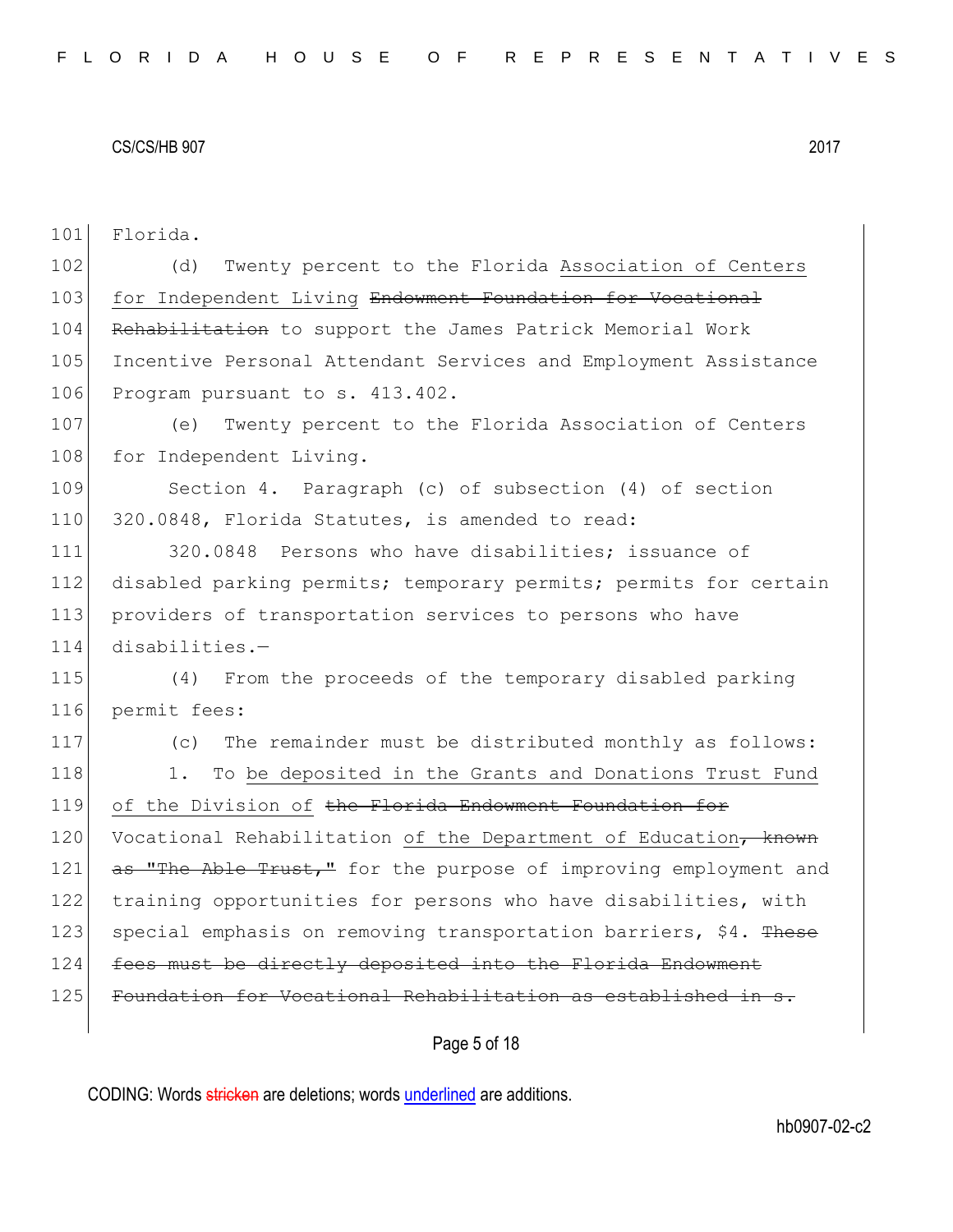126 413.615. 127 2. To be deposited in the Transportation Disadvantaged 128 Trust Fund to be used for funding matching grants to counties 129 for the purpose of improving transportation of persons who have 130 disabilities, \$5. 131 Section 5. Section 413.402, Florida Statutes, is amended

132 to read:

 413.402 James Patrick Memorial Work Incentive Personal Attendant Services and Employment Assistance Program.—The Florida Endowment Foundation for Vocational Rehabilitation shall 136 maintain an agreement with the Florida Association of Centers 137 for Independent Living shall to administer the James Patrick Memorial Work Incentive Personal Attendant Services and 139 Employment Assistance Program and shall remit sufficient funds monthly to meet the requirements of subsection  $(5)$ .

141 (1) As used in this section, the term "competitive and 142 integrated employment" means employment in the public or private 143 sector in which the employee earns comparable wages and 144 benefits, commensurate with his or her qualifications and 145 experience, and works in comparable conditions to those 146 experienced by the general workforce in that industry or 147 profession.

148 (2) The program shall provide personal care attendants and 149 other support and services necessary to enable persons eligible 150 under subsection (3) who have significant and chronic

# Page 6 of 18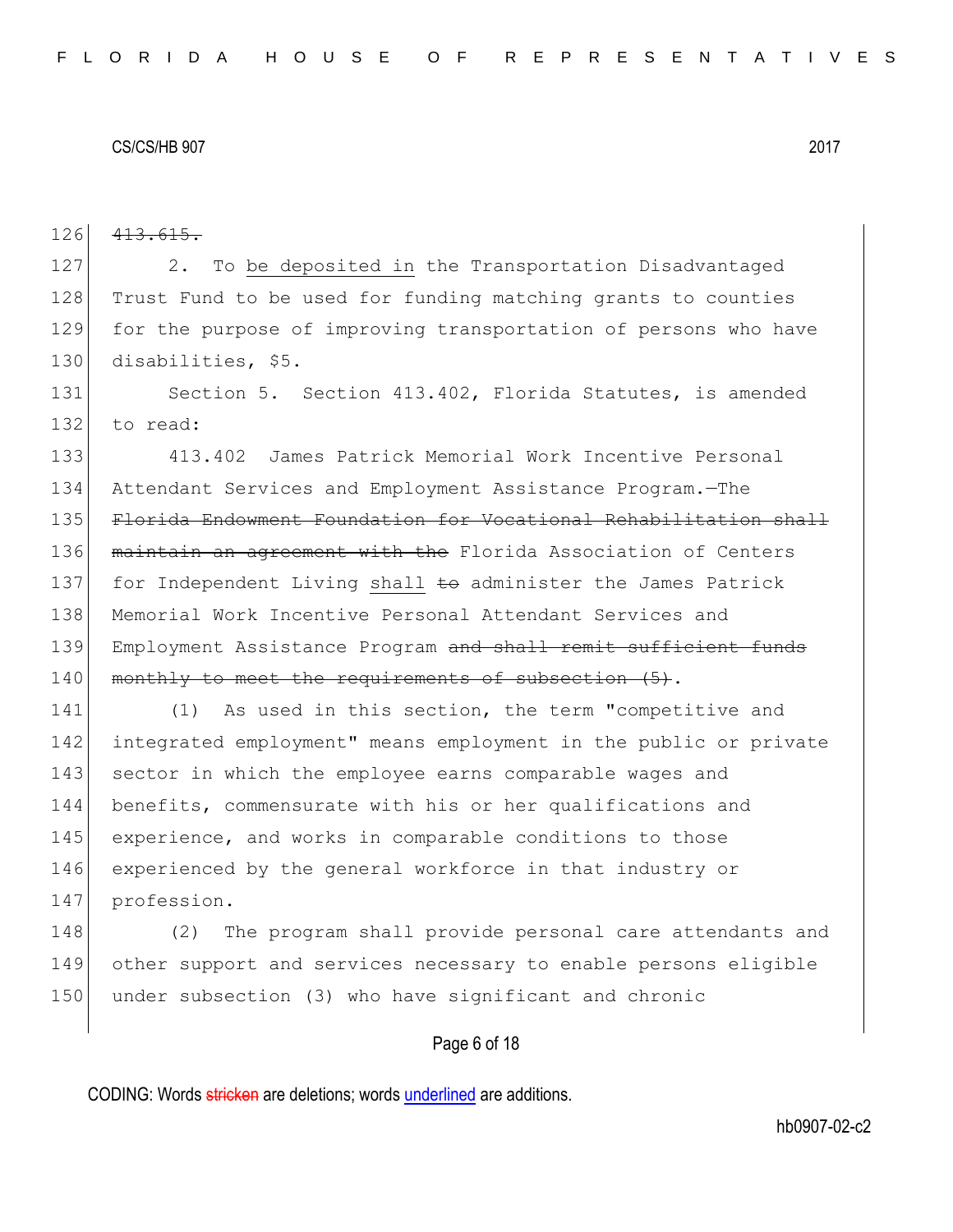151 disabilities to obtain or maintain competitive and integrated 152 employment, including self-employment.

153 (3) In order to be eligible to participate in the program, 154 a person must:

155 (a) Be at least 18 years of age, be a legal resident of 156 this state, and be significantly and chronically disabled.

157 (b) As determined by a physician, psychologist, or 158 psychiatrist, require a personal care attendant for assistance 159 with or support for at least two activities of daily living as 160 defined in s. 429.02.

161 (c) Require a personal care attendant and, as needed, 162 other support and services to accept an offer of employment and 163 commence working or to maintain competitive and integrated 164 employment.

165 (d) Be able to acquire and direct the support and services 166 provided pursuant to this section, including the services of a 167 personal care attendant.

168 (4) (a) The Florida Association of Centers for Independent 169 Living shall provide program participants with appropriate 170 training on the hiring and management of a personal care 171 attendant and on other self-advocacy skills needed to 172 effectively access and manage the support and services provided 173 under this section.

174 (b) In cooperation with the oversight council created in 175 subsection (6), the Florida Association of Centers for

# Page 7 of 18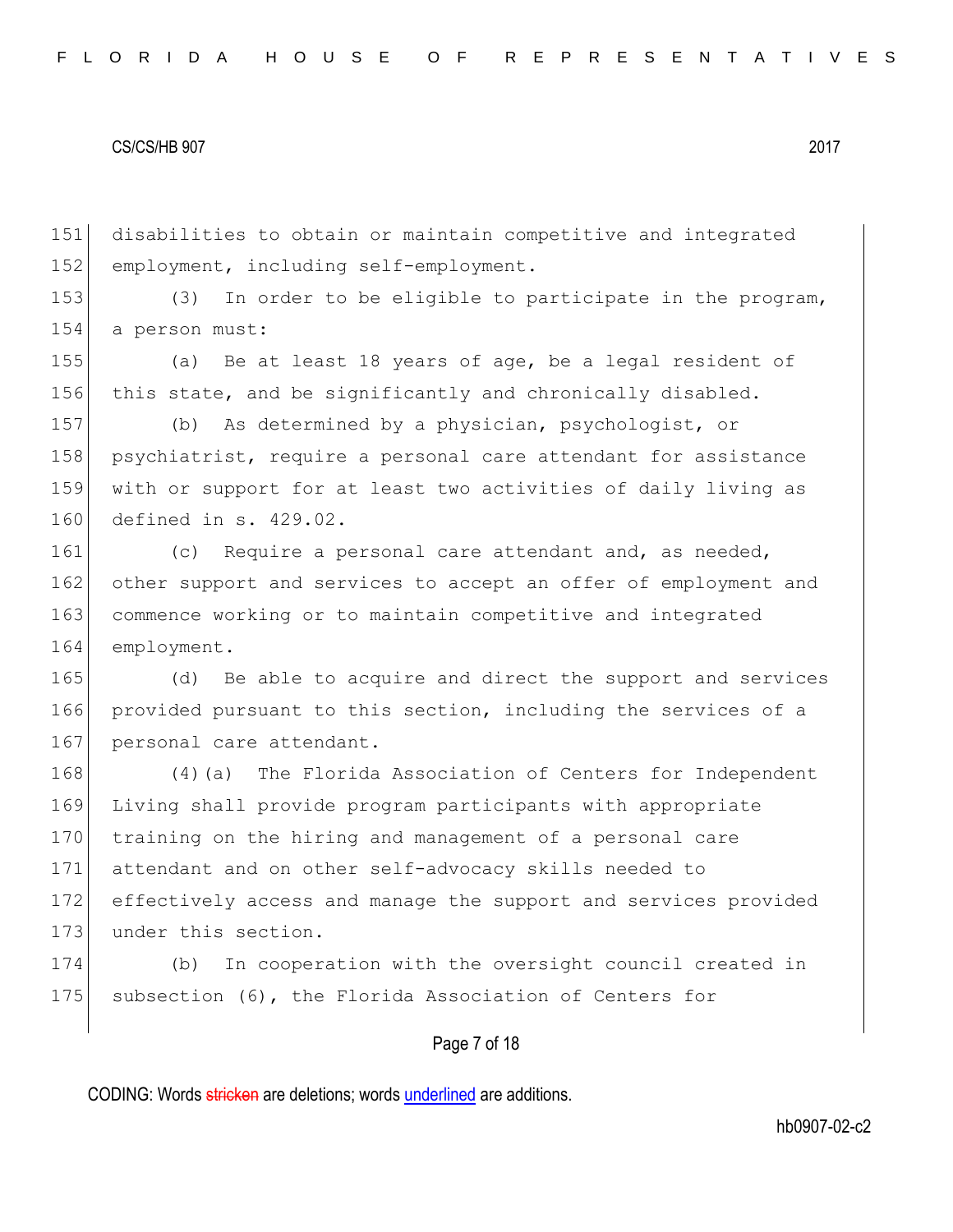176 Independent Living shall adopt and, as necessary, revise the 177 policies and procedures governing the operation of the program 178 and the training required in paragraph (a). The oversight 179 council shall recommend the maximum monthly reimbursement 180 provided to program participants. The association shall provide 181 technical assistance to program participants and administrative 182 support services to the program and implement appropriate 183 internal financial controls to ensure program integrity.

184 (5) The James Patrick Memorial Work Incentive Personal 185 Attendant Services and Employment Assistance Program shall 186 reimburse the Florida Association of Centers for Independent 187 Living monthly for payments made to program participants and for 188 costs associated with program administration and oversight in 189 accordance with the annual operating budget approved by the 190 board of directors of the association, taking into consideration 191 recommendations made by the oversight council created under 192 subsection (6). The annual operating budget for costs associated 193 with activities of the association for program operation, 194 administration, and oversight may not exceed 10  $\pm$ 2 percent of 195 the funds provided deposited with the Florida Endowment 196 Foundation for Vocational Rehabilitation pursuant to ss. 197 320.08068(4)(d) and 413.4021(1) for the previous fiscal year or 198 the budget approved for the previous fiscal year, whichever 199 amount is greater.

200 (6) The James Patrick Memorial Work Incentive Personal

Page 8 of 18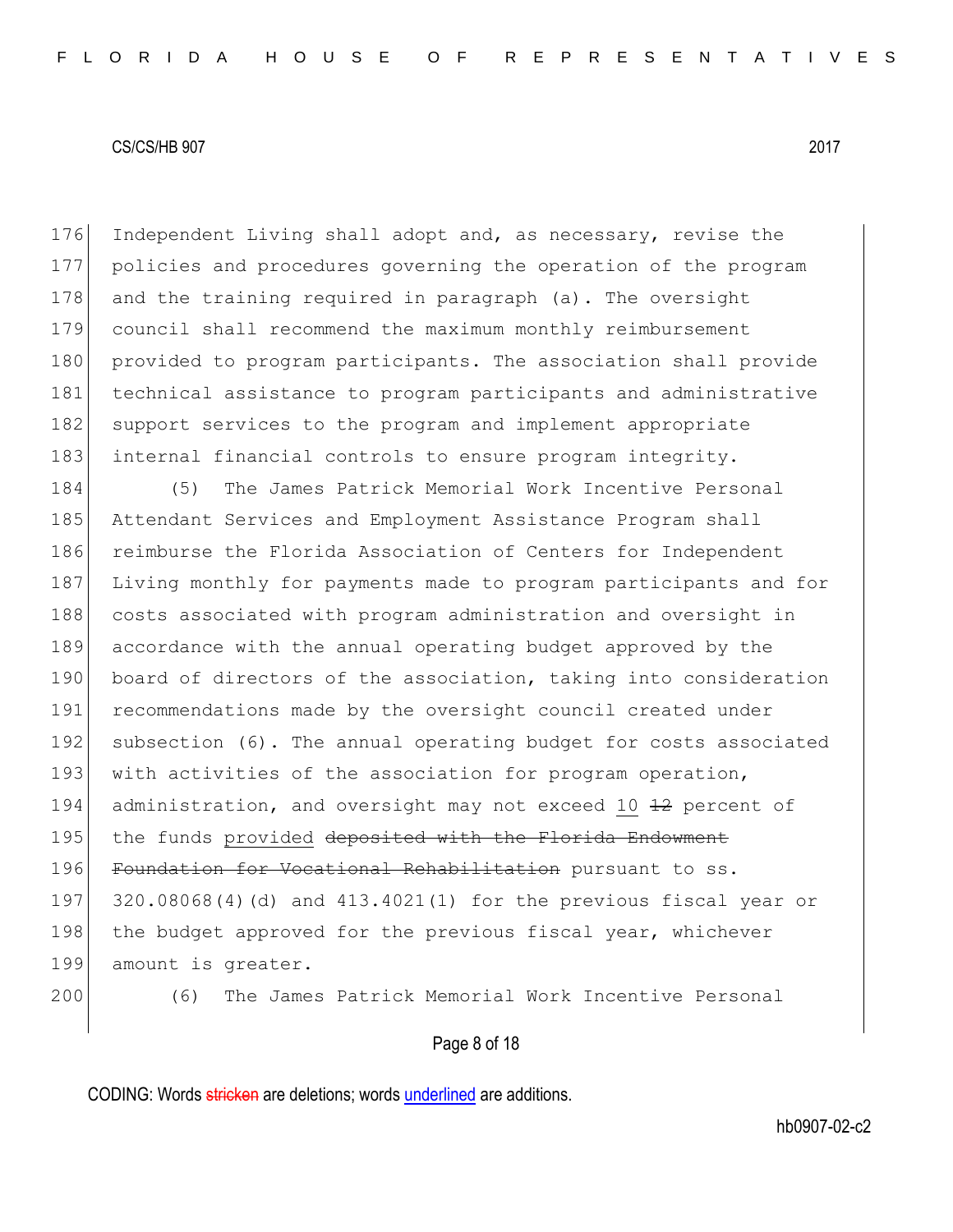201 Attendant Services and Employment Assistance Program Oversight 202 Council is created adjunct to the Department of Education for 203 the purpose of providing program recommendations, recommending 204 the maximum monthly reimbursement available to program 205 participants, advising the Florida Association of Centers for 206 Independent Living on policies and procedures, and recommending 207 the program's annual operating budget for activities of the 208 association associated with operations, administration, and 209 oversight. The oversight council shall also advise on and 210 recommend the schedule of eligible services for which program 211 participants may be reimbursed subject to the requirements and 212 limitations of paragraph (3)(c) which, at a minimum, must 213 include personal care attendant services. The oversight council 214 shall advise and make its recommendations under this section to 215 the board of directors of the association. The oversight council 216 is not subject to the control of or direction by the department, 217 and the department is not responsible for providing staff 218 support or paying any expenses incurred by the oversight council 219 in the performance of its duties.

220 (a) The oversight council consists of the following 221 members:

222 1. The director of the division or his or her designee;

223 2. A human resources professional or an individual who has 224 significant experience managing and operating a business based 225 in this state, recommended by the Florida Chamber of Commerce

# Page 9 of 18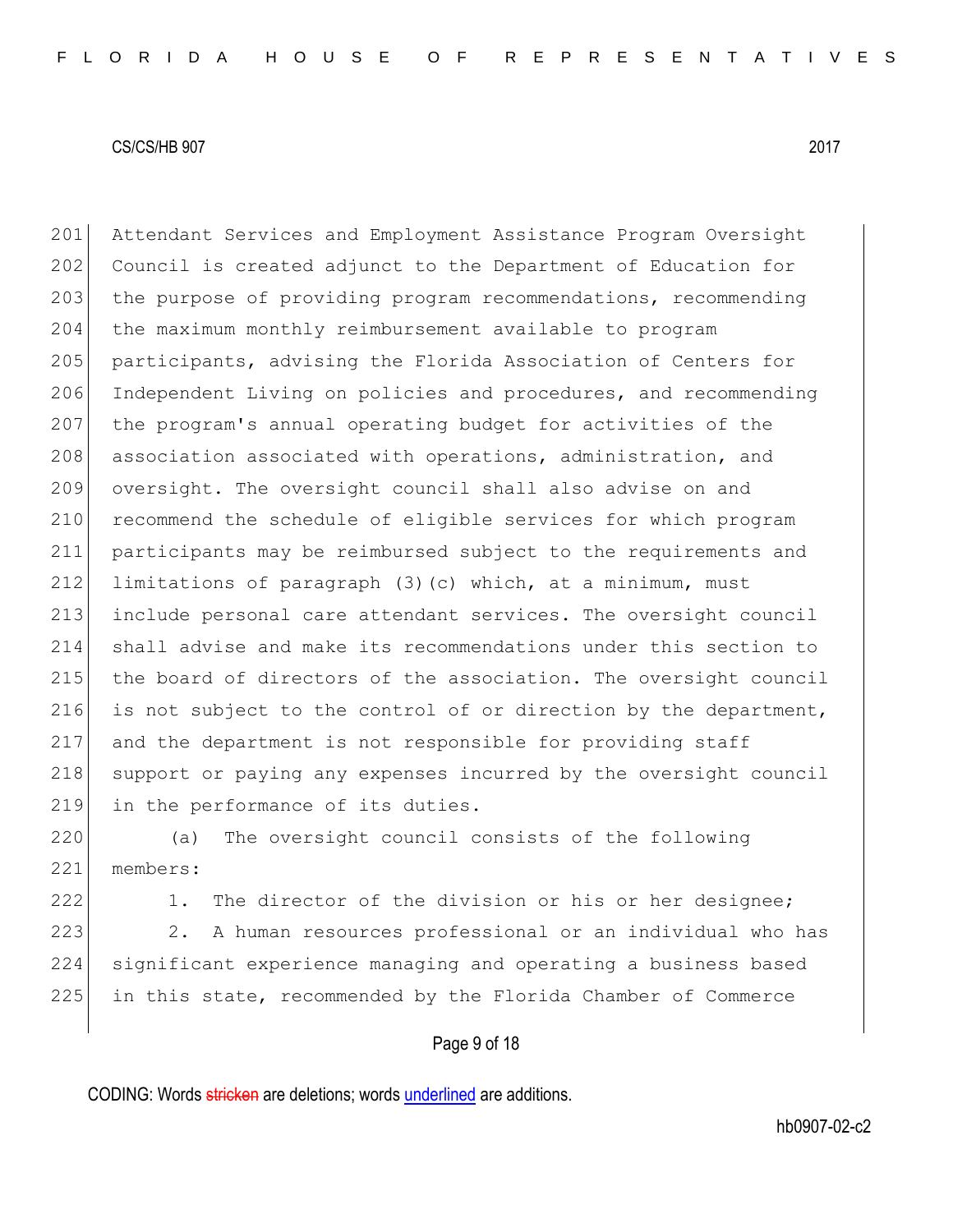226 and appointed by the Governor; 227 3. A financial management professional, appointed by the 228 Governor; 229 4. A program participant, appointed by the Secretary of 230 Health or his or her designee; 231 5. The director of the advisory council on brain and 232 spinal cord injuries or his or her designee; 233 6. The director of the Florida Endowment Foundation for 234 Vocational Rehabilitation or his or her designee; and 235 7. The director of the Florida Association of Centers for 236 Independent Living or his or her designee. 237 (b) The appointed members shall serve for a term 238 concurrent with the term of the official who made the 239 appointment and shall serve at the pleasure of such official. 240 (c) By February 1 of each year, the oversight council 241 shall submit a report to the Governor, the President of the 242 Senate, the Speaker of the House of Representatives, and the 243 Commissioner of Education which summarizes the performance of 244 the program. 245 Section 6. Subsections (1) and (2) of section 413.4021, 246 Florida Statutes, are amended to read: 247 413.4021 Program participant selection; tax collection 248 enforcement diversion program. The Department of Revenue, in 249 coordination with the Florida Association of Centers for 250 Independent Living and the Florida Prosecuting Attorneys

Page 10 of 18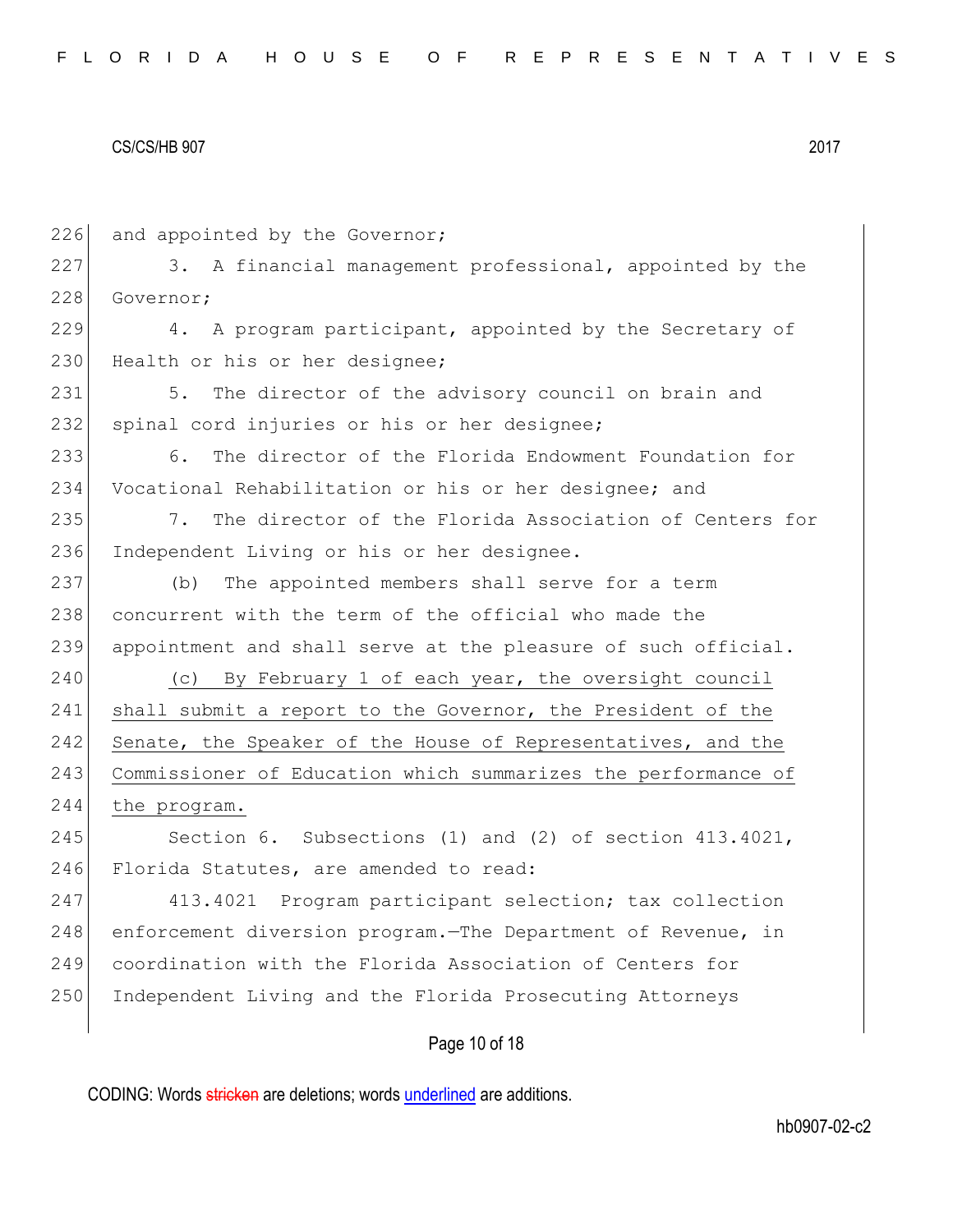Association, shall select judicial circuits in which to operate 252 the program. The association and the state attorneys' offices shall develop and implement a tax collection enforcement diversion program, which shall collect revenue due from persons who have not remitted their collected sales tax. The criteria 256 for referral to the tax collection enforcement diversion program shall be determined cooperatively between the state attorneys' 258 offices and the Department of Revenue.

259 (1) Notwithstanding s. 212.20, 50 percent of the revenues 260 collected from the tax collection enforcement diversion program 261 shall be deposited into the special reserve account of the 262 Florida Association of Centers for Independent Living Endowment 263 Foundation for Vocational Rehabilitation, to be used to 264 administer the James Patrick Memorial Work Incentive Personal 265 Attendant Services and Employment Assistance Program and to 266 contract with the state attorneys participating in the tax 267 collection enforcement diversion program in an amount of not 268 more than  $$75,000$  for each state attorney.

269 (2) The program shall operate only from funds deposited 270 into the operating account of the Florida Association of Centers 271 for Independent Living Endowment Foundation for Vocational

272 Rehabilitation.

273 Section 7. Subsections (4), (6), (10), (12), and (14) of 274 section 413.615, Florida Statutes, are amended, and paragraphs 275 (j) and (k) are added to subsection (9) of that section, to

# Page 11 of 18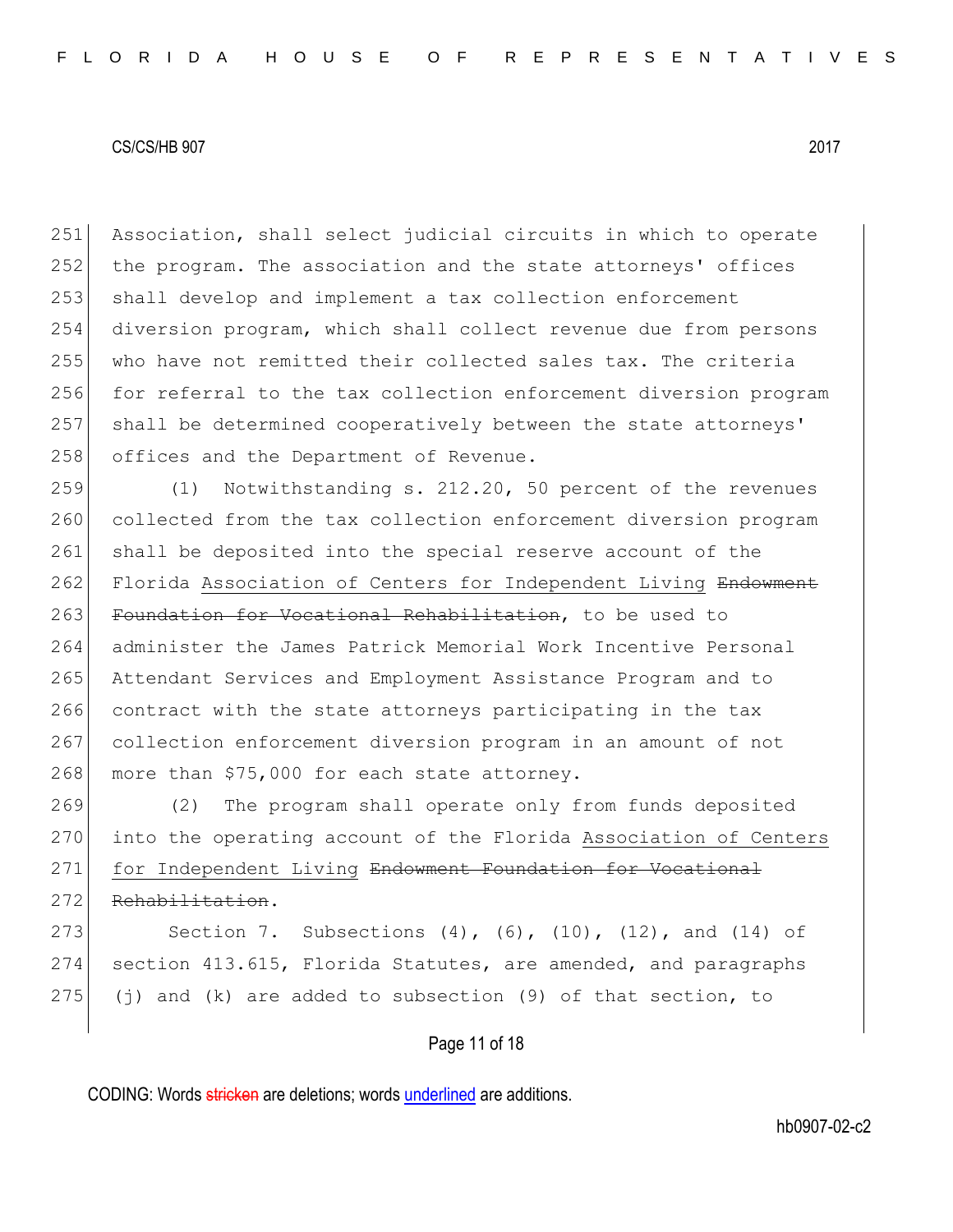276 read:

277 413.615 Florida Endowment for Vocational Rehabilitation.— 278 (4) REVENUE FOR THE ENDOWMENT FUND. 279 (a) The endowment fund of the Florida Endowment for 280 Vocational Rehabilitation is created as a long-term, stable, and 281 growing source of revenue to be administered, in accordance with 282 rules promulgated by the division, by the foundation as a 283 direct-support organization of the division. 284 (b) The principal of the endowment fund shall derive from 285 the deposits made pursuant to  $s. 318.21(2)$  (e), together with any 286 legislative appropriations which may be made to the endowment, 287 and such bequests, gifts, grants, and donations as may be 288 solicited for such purpose by the foundation from public or 289 private sources. 290 (c) All funds remitted to the Department of Revenue 291 pursuant to s.  $318.21(2)(e)$  and  $(5)$  shall be transmitted monthly

292 to the foundation for use as provided in subsection (10). All 293 remaining liquid balances of funds held for investment and 294 reinvestment by the State Board of Administration for the 295 endowment fund on the effective date of this act shall be 296 transmitted to the foundation within 60 days for use as provided 297 in subsection (10).

298 (d) The board of directors of the foundation shall 299 establish the operating account and shall deposit therein the 300 moneys transmitted pursuant to paragraph (c). Moneys in the

# Page 12 of 18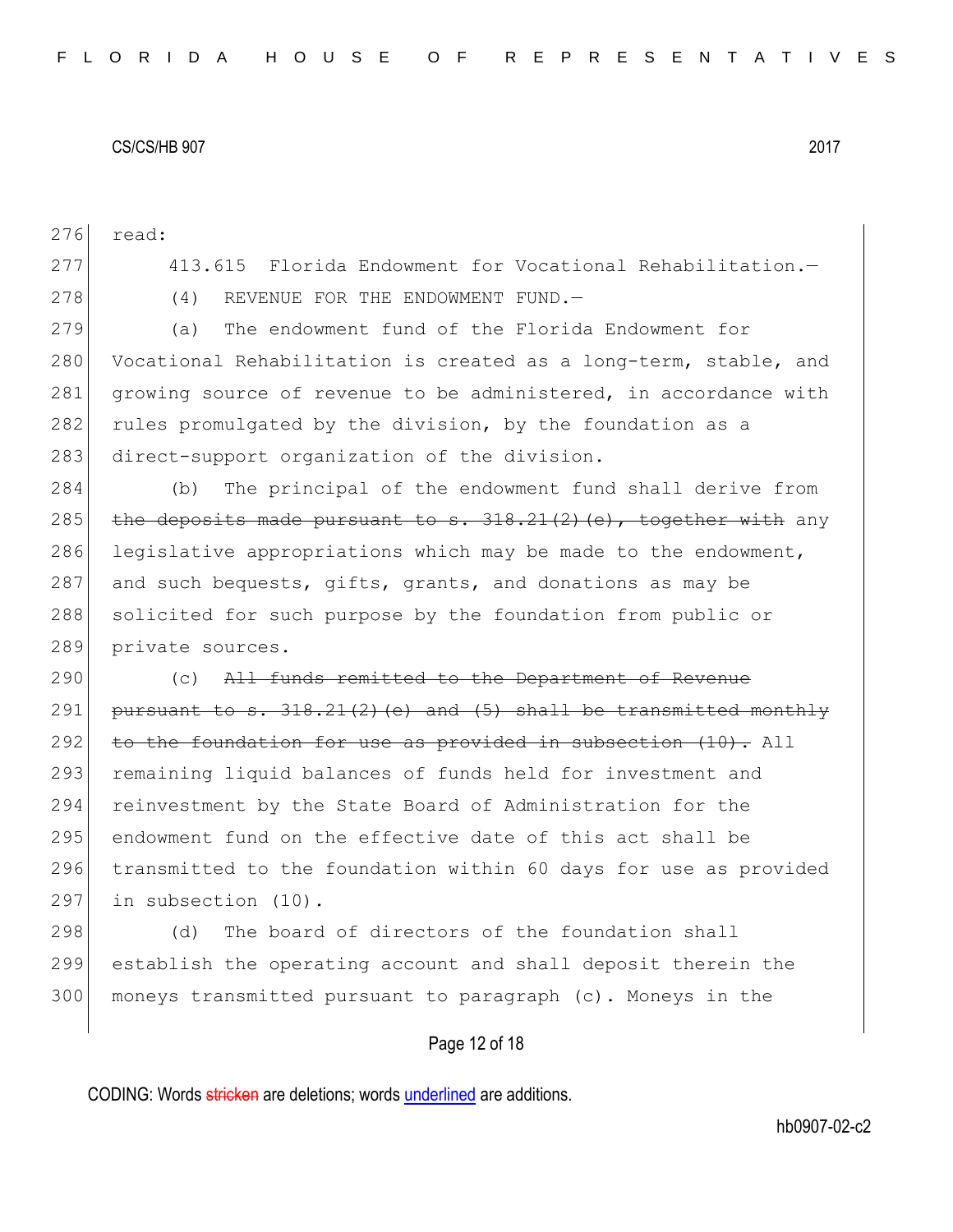operating account shall be available to carry out the purposes of subsection (10). (e) Funds received from state sources shall be accounted 304 for separately from bequests, gifts, grants, and donations which may be solicited for such purposes by the foundation from public 306 or private sources. Earnings on funds received from state 307 sources and funds received from public or private sources shall 308 be accounted for separately. (6) DIRECT-SUPPORT ORGANIZATION CONTRACT.—The contract between the foundation and the division shall provide for: (a) Approval of the articles of incorporation of the 312 foundation by the division. (b) Governance of the foundation by a board of directors appointed by the Governor. (c) Submission of an annual budget of the foundation for 316 approval by the division. The division may not approve an annual 317 budget that does not comply with paragraph  $(9)(j)$ . 318 (d) Certification by the division, after an annual financial and performance review, that the foundation is operating in compliance with the terms of the contract and the rules of the division, and in a manner consistent with the goals of the Legislature in providing assistance to disabled citizens. (e) The release and conditions of the expenditure of any state revenues. 325 (f) The orderly cessation of operations and reversion to

Page 13 of 18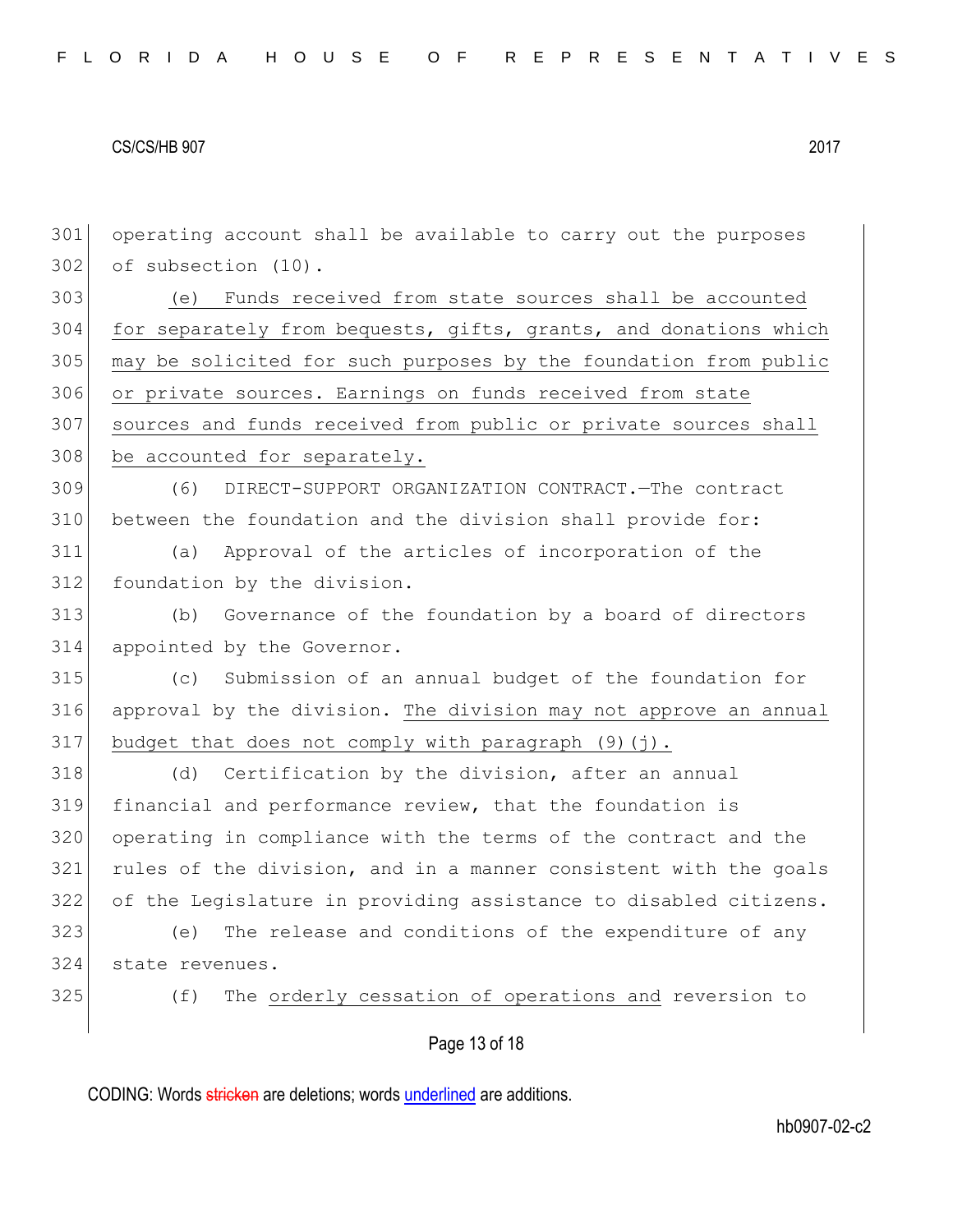$326$  the state of moneys in the foundation and in any other funds and  $327$  accounts held in trust by the foundation if the contract is 328 terminated, the foundation is dissolved, or this section is 329 repealed. 330 (g) The fiscal year of the foundation, to begin on July 1 331 and end on June 30 of each year. 332 (9) ORGANIZATION, POWERS, AND DUTIES.—Within the limits 333 prescribed in this section or by rule of the division: 334 (j) Administrative costs shall be kept to the minimum 335 amount necessary for the efficient and effective administration 336 of the foundation and are limited to 15 percent of total 337 estimated expenditures in any calendar year. Administrative 338 costs include payment of travel and per diem expenses of board 339 members, officer salaries, chief executive officer program 340 management, audits, salaries or other costs for nonofficers and 341 contractors providing services that are not directly related to 342 the mission of the foundation as described in subsection  $(5)$ , 343 costs of promoting the purposes of the foundation, and other 344 allowable costs. Administrative costs may be paid from the 345 following sources: 346 1. Interest and earnings on the endowment principal for 347 the 2017-2018 fiscal year. 348 2. Private sources and up to 75 percent of interest and 349 earnings on the endowment principal for the 2018-2019 fiscal 350 year.

# Page 14 of 18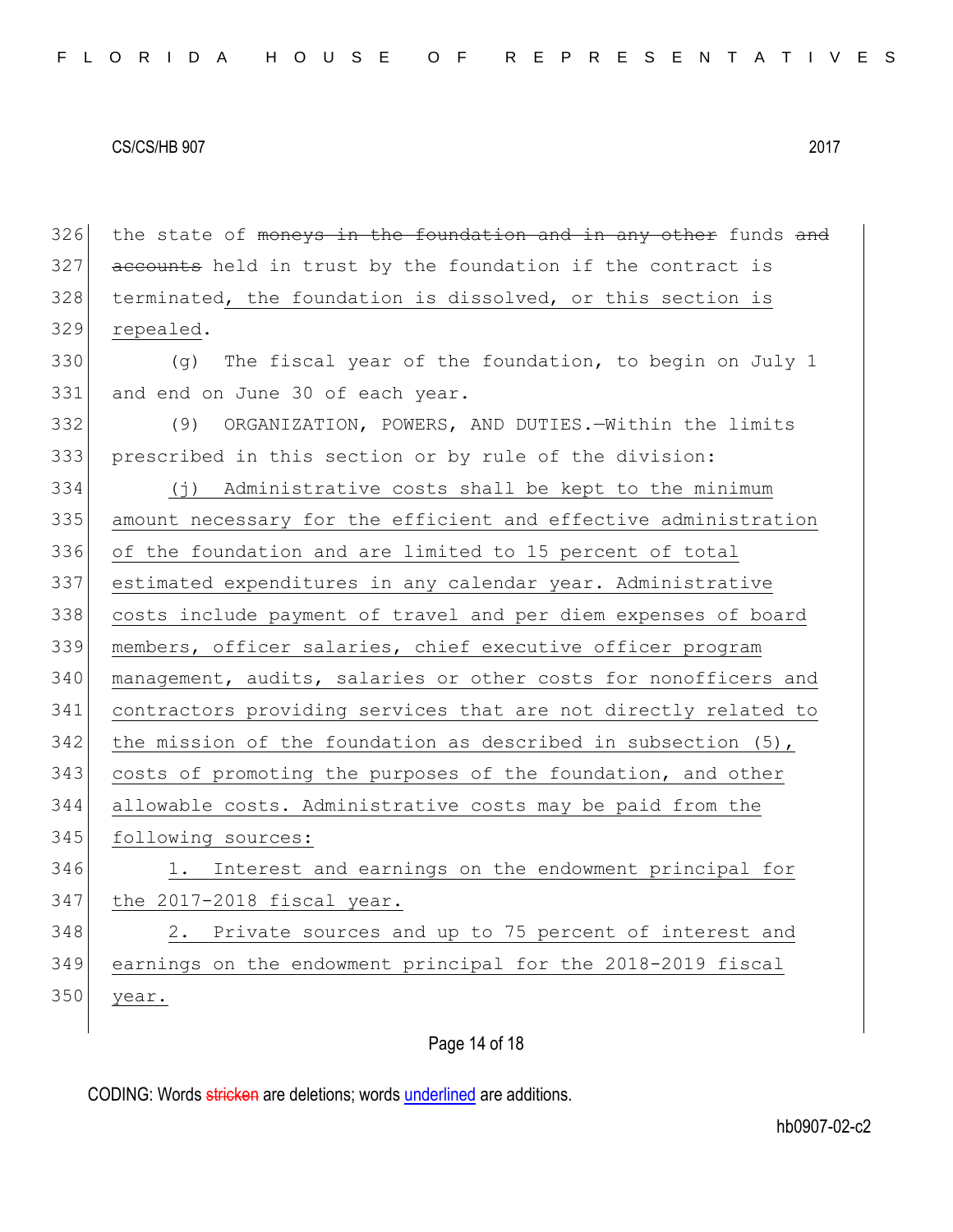| 351 | 3. Private sources and up to 50 percent of interest and                                        |
|-----|------------------------------------------------------------------------------------------------|
| 352 | earnings on the endowment principal for the 2019-2020 fiscal                                   |
| 353 | year.                                                                                          |
| 354 | Private sources and up to 25 percent of interest and<br>4.                                     |
| 355 | earnings on the endowment principal for the 2020-2021 fiscal                                   |
| 356 | year.                                                                                          |
| 357 | Solely private sources for the 2021-2022 fiscal year<br>5.                                     |
| 358 | and thereafter.                                                                                |
| 359 | The foundation shall publish on its website:<br>(k)                                            |
| 360 | The annual audit required by subsection (11) and the<br>1.                                     |
| 361 | annual report required by subsection (12).                                                     |
| 362 | 2. For each position filled by an officer or employee, the                                     |
| 363 | position's compensation level.                                                                 |
| 364 | 3. A copy of each contract into which the foundation                                           |
| 365 | enters.                                                                                        |
| 366 | Information on each program, gift, or grant funded by<br>4.                                    |
| 367 | the foundation, including:                                                                     |
| 368 | Projected economic benefits at the time of the initial<br>a.                                   |
| 369 | award date.                                                                                    |
| 370 | Information describing the program, gift, or grant<br>b.                                       |
| 371 | funded.                                                                                        |
| 372 | The geographic area impacted.<br>$\mathtt{C}$ .                                                |
| 373 | Any matching, in-kind support or other support.<br>d.                                          |
| 374 | The expected duration.<br>$\mathrel{\mathop{\text{e}}\mathrel{\mathop{\text{--}}\nolimits}}$ . |
| 375 | f.<br>Evaluation criteria.                                                                     |
|     |                                                                                                |

Page 15 of 18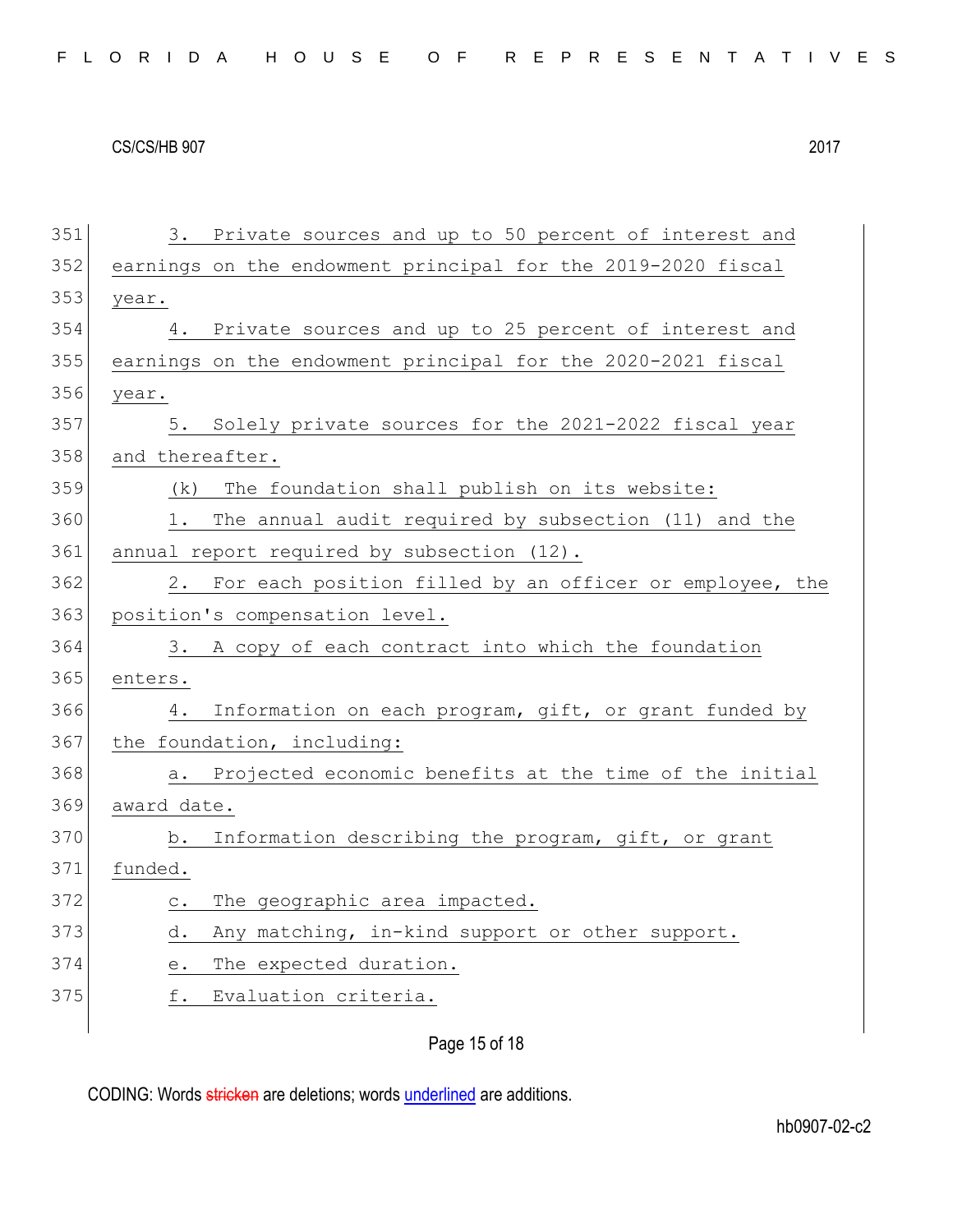Page 16 of 18 376 5. The foundation's contract with the division required by 377 subsection (6). 378 (10) DISTRIBUTION OF MONEYS.—The board shall use the 379 moneys in the operating account, by whatever means, to provide 380 for: 381 (a) Planning, research, and policy development for issues 382 related to the employment and training of disabled citizens, and 383 publication and dissemination of such information as may serve 384 the objectives of this section. 385 (b) Promotion of initiatives for disabled citizens. 386 (c) Funding of programs which engage in, contract for, 387 foster, finance, or aid in job training and counseling for 388 disabled citizens or research, education, demonstration, or 389 other activities related thereto. 390 (d) Funding of programs which engage in, contract for, 391 foster, finance, or aid in activities designed to advance better 392 public understanding and appreciation of the field of vocational 393 rehabilitation. 394 (e) Funding of programs, property, or facilities which 395 aid, strengthen, and extend in any proper and useful manner the 396 objectives, work, services, and physical facilities of the 397 division, in accordance with the purposes of this section. 398 399 Any allocation of funds for research, advertising, or consulting 400 shall be subject to a competitive solicitation process. State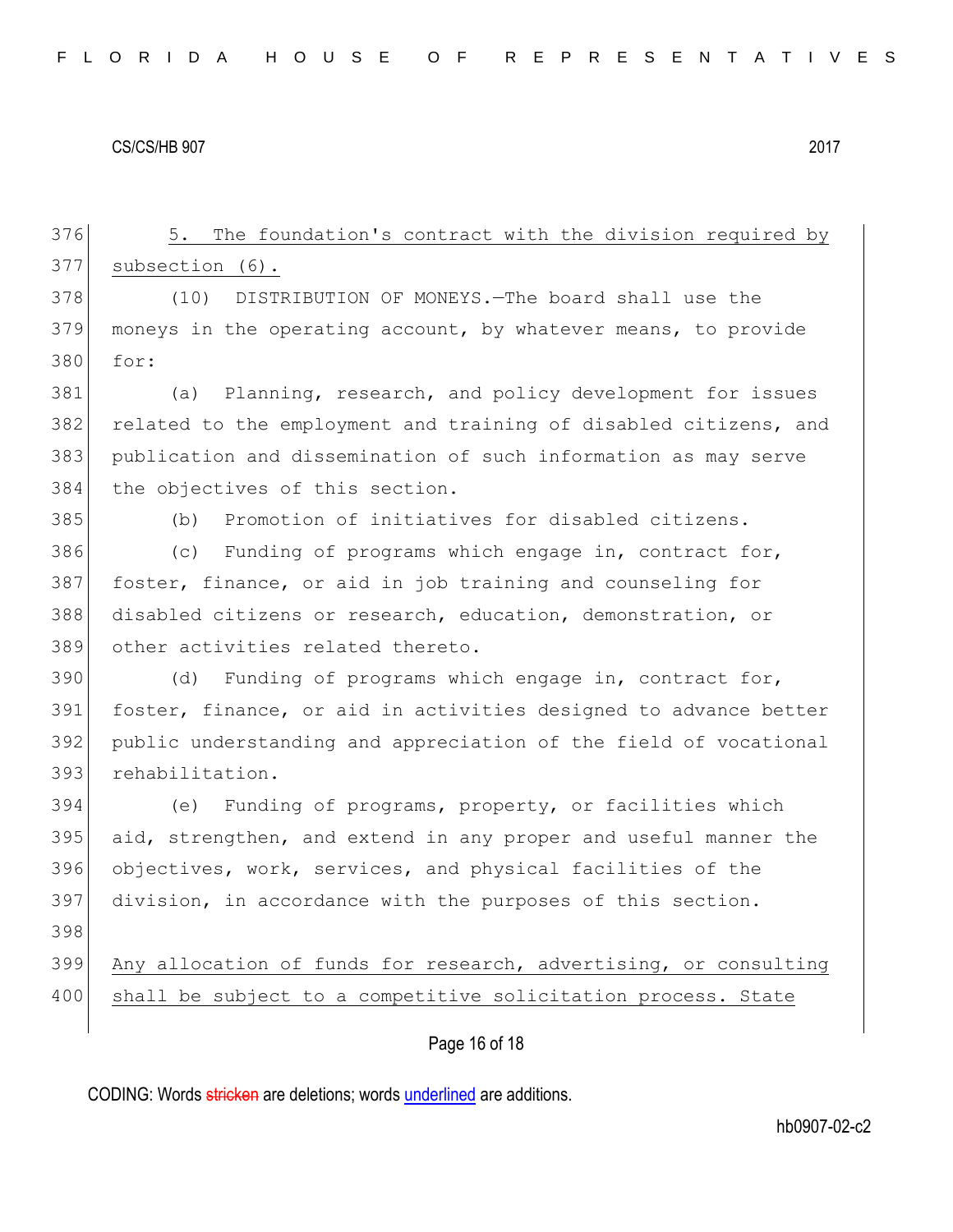| 401 | funds may not be used to fund events for private sector donors         |
|-----|------------------------------------------------------------------------|
| 402 | or potential donors or to honor supporters.                            |
| 403 | (12) ANNUAL REPORT. - The board shall issue a report to the            |
| 404 | Governor, the President of the Senate, the Speaker of the House        |
| 405 | of Representatives, and the Commissioner of Education by               |
| 406 | December February 1 each year $_{\tau}$ summarizing the performance of |
| 407 | the endowment fund for the previous fiscal year, summarizing the       |
| 408 | foundation's fundraising activities and performance, and               |
| 409 | detailing those activities and programs supported by the               |
| 410 | endowment principal or earnings on the endowment principal and         |
| 411 | those activities and programs supported by private sources, or         |
| 412 | by bequests, gifts, grants, donations, and other valued goods          |
| 413 | and services received. The report shall also include:                  |
|     |                                                                        |
| 414 | (a) Financial data, by service type, including                         |
| 415 | expenditures for administration and the provision of services.         |
| 416 | The amount of funds spent on administrative expenses<br>(b)            |
| 417 | and fundraising and the amount of funds raised from private            |
| 418 | sources.                                                               |
| 419 | Outcome data, including the number of individuals<br>(C)               |
| 420 | served and employment outcomes.                                        |
| 421 | REPEAL.-This section is repealed October 1, 2018<br>(14)               |
| 422 | 2017, unless reviewed and saved from repeal by the Legislature.        |
| 423 | Section 8. The Florida Endowment Foundation for Vocational             |
| 424 | Rehabilitation shall transfer any funds received pursuant to s.        |
| 425 | 320.08068(4), Florida Statutes, to the entities identified in s.       |

# Page 17 of 18